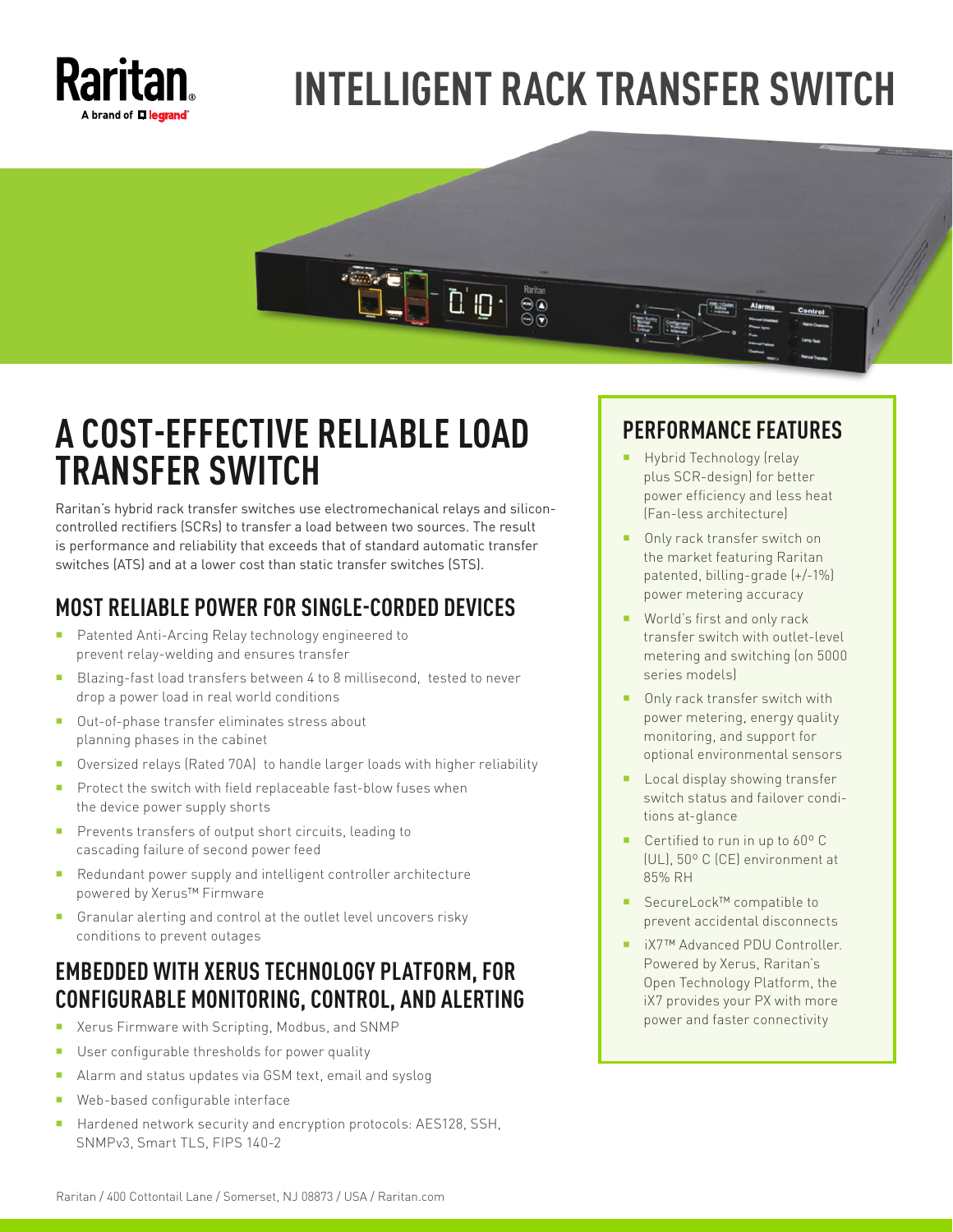## **MOST TRANSFER SWITCHES ON THE MARKET FALL SHORT OF EXPECTATIONS**



**ATS (relay-based) Transfer Time**

### **ELECTROMECHANICAL RELAY SWITCHES (ATS)**

- **•** Vendors' load transfer times vary from 8 to 16ms.
- The contacts often weld together due to electrical arcing; one of the leading causes of electromechanical relay transfer switch failure.
- Relay-only solutions do not indicate when the relay has welded and therefore no longer able to switch power feeds. Thus data center operators only know their transfer switch has failed when it's too late, i.e. there is a power failure and no switchover occurs.
- **SILICON-CONTROLLED RECTIFIER SWITCHES (STS)**
- Offer very fast transfer times (normally 4 to 6ms), but are over five and a half times more expensive than electromechanical switches.
- **Draw significantly more energy than electromechanical relays and produce** more heat thereby consuming cooling resources.
- Are less energy efficient requiring forced cooling and lower maximum operating temperatures.
- Reduce the energy efficiency of the rack.



#### **STS (SCR-based) Transfer Time**

## **HERE'S HOW RARITAN'S IS DIFFERENT**



**Raritan Hybrid (relay+SCR-based) Transfer Time**

### **RARITAN'S PATENT-PENDING HYBRID DESIGN**

- Solid state components provide speedy transfers.
- **Patent-pending circuitry reduces wear on** electro-mechanical components.
- Eliminates electrical arcing that leads to transfer relay failure.
- I Identifies output short circuits and sends an alarm so the short circuit may be corrected before the power transfer is made manually.
- The PX3TS-5000 series provides outlet-level switching and metering as well as reliable power to single corded devices.
- Speed of an STS at a lower cost.
- Fan-free design for increased reliability.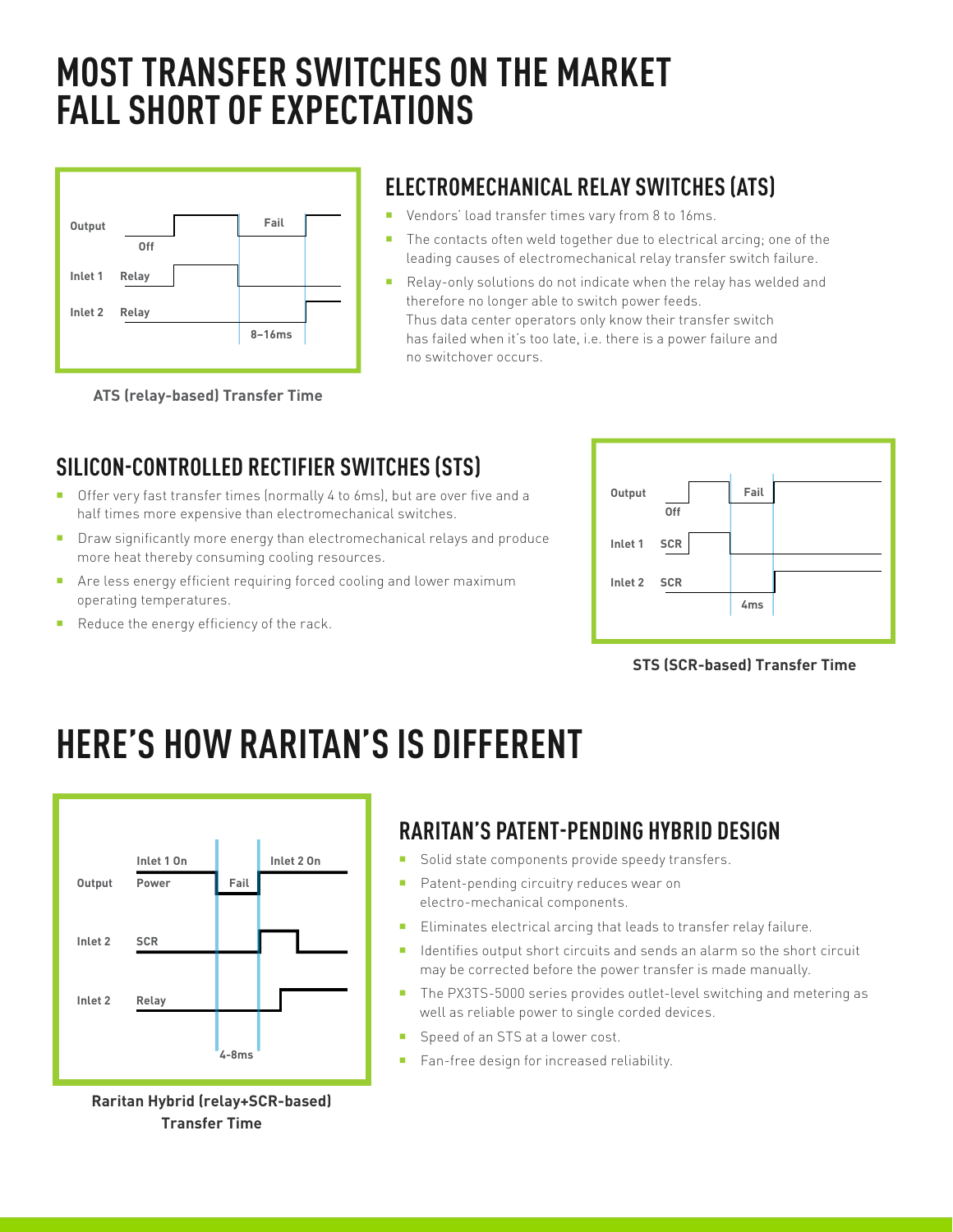## **RARITAN'S TRANSFER SWITCH IS FASTER, MORE INTELLIGENT, MORE RELIABLE, AND EASIER TO USE**



Full depth chassis allows a faster and easier access to the outlets, allowing operations teams to gain time, as devices are often stacked between 1U servers.

| <b>PX Explorer</b>                                                                                                                                                                                                | User Management . Device Settings . Maintenance .                                                                                                                                                                                                                                                                      |  |  |         |              |              |              |  |  |  |
|-------------------------------------------------------------------------------------------------------------------------------------------------------------------------------------------------------------------|------------------------------------------------------------------------------------------------------------------------------------------------------------------------------------------------------------------------------------------------------------------------------------------------------------------------|--|--|---------|--------------|--------------|--------------|--|--|--|
| <b>UNI Desnooned</b>                                                                                                                                                                                              | Pick the best quality power (TS1)<br>Status                                                                                                                                                                                                                                                                            |  |  |         |              |              |              |  |  |  |
| # (3 PX3TS-1876R (192.188.59.1)<br>1 30 Transfer Switch Pick the<br><b>GB Outlets</b><br><b>D.C. Peripheral Devices</b><br><b>D</b> C Feature Port<br>a <i>C</i> Webcam Management<br>juli Snapshots<br>No Webcam | Pick the best quality power<br>Name:<br>normal<br>Operational State:<br>Inlet USB Cascading Test (1)<br>Preferred Inlet:<br>Inlet USB Cascading Test (1)<br>Active Inlet:<br>Phase Sync:<br>in sync<br><b>OK</b><br>Switch Status:<br><b>OK</b><br>Overload:<br>Transfer Log Setup Power Quality Setup Manual Transfer |  |  |         |              |              |              |  |  |  |
|                                                                                                                                                                                                                   | Inlets                                                                                                                                                                                                                                                                                                                 |  |  |         |              |              |              |  |  |  |
|                                                                                                                                                                                                                   | $T3$ se                                                                                                                                                                                                                                                                                                                |  |  |         | Inlet 1      |              | Hat 2        |  |  |  |
|                                                                                                                                                                                                                   |                                                                                                                                                                                                                                                                                                                        |  |  | Value   | <b>State</b> | <b>Value</b> | <b>State</b> |  |  |  |
|                                                                                                                                                                                                                   | Power Quality                                                                                                                                                                                                                                                                                                          |  |  |         | normal       |              | normal       |  |  |  |
|                                                                                                                                                                                                                   | <b>RIIS Voltage</b>                                                                                                                                                                                                                                                                                                    |  |  | 349 V   | normal       | 249 V        | normal       |  |  |  |
|                                                                                                                                                                                                                   | Line Frequency                                                                                                                                                                                                                                                                                                         |  |  | 60.0 Hz | normal       | 60.0 Hz      | AAmai        |  |  |  |
|                                                                                                                                                                                                                   | +12V Supply Status                                                                                                                                                                                                                                                                                                     |  |  |         | OK           |              | OK.          |  |  |  |
|                                                                                                                                                                                                                   | Surge Protector Status                                                                                                                                                                                                                                                                                                 |  |  |         | OK           |              | OK.          |  |  |  |
|                                                                                                                                                                                                                   | Fune Status                                                                                                                                                                                                                                                                                                            |  |  |         | closed       |              | closed       |  |  |  |
|                                                                                                                                                                                                                   | Sensors                                                                                                                                                                                                                                                                                                                |  |  |         |              |              |              |  |  |  |
|                                                                                                                                                                                                                   | Type                                                                                                                                                                                                                                                                                                                   |  |  |         |              | Value        | <b>State</b> |  |  |  |
|                                                                                                                                                                                                                   | Inlet Phase Sync Angle                                                                                                                                                                                                                                                                                                 |  |  |         | $0 +$        | normal       | ٠            |  |  |  |

**PX Intelligent Rack Transfer Switch Dashboard**

#### **SMART CONTROLLER ENABLES REMOTE MONITORING AND MANAGEMENT**

- Intuitive GUI, SNMP, Modbus, TCP/IP, JSON-RPC for scripting, IPv4 / IPv6.
- Front and rear tablet access and control via USB ports.
- Threshold alerting and status updates via GSM text, email and syslog.
- **Logs transfer times for reporting.**
- **Support for plug-and play environment sensors.**
- USB ports support Wi-Fi, camera, tablet, and cascading.